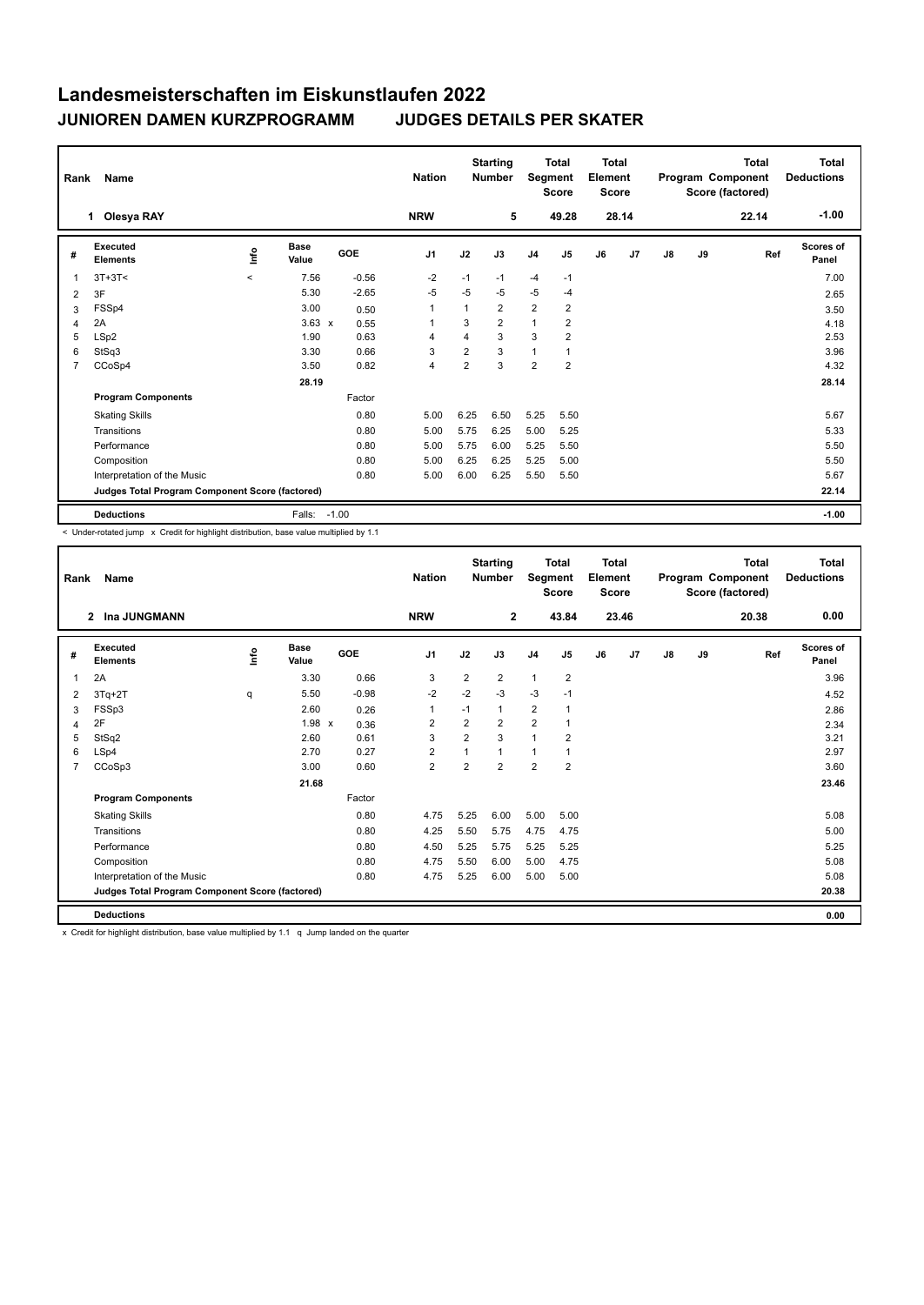|                | Name<br>Rank                                    |      |                      |            | <b>Nation</b>  |                | <b>Starting</b><br><b>Number</b> | <b>Total</b><br>Segment<br><b>Score</b> |                | <b>Total</b><br>Element<br>Score |                | Program Component |    | <b>Total</b><br>Score (factored) | Total<br><b>Deductions</b> |
|----------------|-------------------------------------------------|------|----------------------|------------|----------------|----------------|----------------------------------|-----------------------------------------|----------------|----------------------------------|----------------|-------------------|----|----------------------------------|----------------------------|
|                | <b>Hannah PFAFFENROT</b><br>3                   |      |                      |            | <b>NRW</b>     |                | 6                                |                                         | 41.39          |                                  | 22.73          |                   |    | 19.66                            | $-1.00$                    |
| #              | Executed<br><b>Elements</b>                     | ١nf٥ | <b>Base</b><br>Value | <b>GOE</b> | J <sub>1</sub> | J2             | J3                               | J <sub>4</sub>                          | J <sub>5</sub> | J6                               | J <sub>7</sub> | $\mathsf{J}8$     | J9 | Ref                              | <b>Scores of</b><br>Panel  |
| $\overline{1}$ | $3S+2T$                                         |      | 5.60                 | 0.43       | $\overline{2}$ | 1              | 1                                | $\mathbf{1}$                            | 0              |                                  |                |                   |    |                                  | 6.03                       |
| 2              | 2F                                              |      | 1.80                 | 0.36       | $\mathbf{1}$   | $\overline{2}$ | $\overline{2}$                   | $\overline{2}$                          | $\overline{2}$ |                                  |                |                   |    |                                  | 2.16                       |
| 3              | FSSp                                            |      | 0.00                 | 0.00       | ٠              |                |                                  |                                         |                |                                  |                |                   |    |                                  | 0.00                       |
| 4              | 2A                                              |      | $3.63 \times$        | 0.33       | $-2$           | $\overline{2}$ | 0                                | $\overline{2}$                          | 1              |                                  |                |                   |    |                                  | 3.96                       |
| 5              | CCoSp4                                          |      | 3.50                 | 0.35       | $\mathbf{1}$   | 1              | 1                                | $\overline{1}$                          | 1              |                                  |                |                   |    |                                  | 3.85                       |
| 6              | StSq3                                           |      | 3.30                 | 0.55       | $\overline{2}$ | $\overline{2}$ | 1                                | $\mathbf{1}$                            | $\overline{2}$ |                                  |                |                   |    |                                  | 3.85                       |
| $\overline{7}$ | LSp3                                            |      | 2.40                 | 0.48       | $\overline{2}$ | $\overline{2}$ | 1                                | 3                                       | $\overline{2}$ |                                  |                |                   |    |                                  | 2.88                       |
|                |                                                 |      | 20.23                |            |                |                |                                  |                                         |                |                                  |                |                   |    |                                  | 22.73                      |
|                | <b>Program Components</b>                       |      |                      | Factor     |                |                |                                  |                                         |                |                                  |                |                   |    |                                  |                            |
|                | <b>Skating Skills</b>                           |      |                      | 0.80       | 4.25           | 5.25           | 5.50                             | 5.00                                    | 5.00           |                                  |                |                   |    |                                  | 5.08                       |
|                | Transitions                                     |      |                      | 0.80       | 4.00           | 5.00           | 4.75                             | 5.25                                    | 4.50           |                                  |                |                   |    |                                  | 4.75                       |
|                | Performance                                     |      |                      | 0.80       | 3.75           | 5.25           | 4.50                             | 5.00                                    | 5.00           |                                  |                |                   |    |                                  | 4.83                       |
|                | Composition                                     |      |                      | 0.80       | 4.25           | 5.50           | 5.00                             | 5.00                                    | 4.75           |                                  |                |                   |    |                                  | 4.92                       |
|                | Interpretation of the Music                     |      |                      | 0.80       | 4.25           | 5.25           | 4.75                             | 5.25                                    | 5.00           |                                  |                |                   |    |                                  | 5.00                       |
|                | Judges Total Program Component Score (factored) |      |                      |            |                |                |                                  |                                         |                |                                  |                |                   |    |                                  | 19.66                      |
|                | <b>Deductions</b>                               |      | Falls:               | $-1.00$    |                |                |                                  |                                         |                |                                  |                |                   |    |                                  | $-1.00$                    |

x Credit for highlight distribution, base value multiplied by 1.1

| Rank           | Name                                            |      |               |         | <b>Nation</b>  |                | <b>Starting</b><br><b>Number</b> | <b>Total</b><br>Segment<br><b>Score</b> |                | Total<br>Element<br><b>Score</b> |       | <b>Total</b><br>Program Component<br>Score (factored) |    |       | <b>Total</b><br><b>Deductions</b> |
|----------------|-------------------------------------------------|------|---------------|---------|----------------|----------------|----------------------------------|-----------------------------------------|----------------|----------------------------------|-------|-------------------------------------------------------|----|-------|-----------------------------------|
|                | Kama SCHELEWSKI<br>4                            |      |               |         | <b>NRW</b>     |                | $\overline{7}$                   |                                         | 38.08          |                                  | 21.00 |                                                       |    | 18.08 | $-1.00$                           |
| #              | Executed<br><b>Elements</b>                     | info | Base<br>Value | GOE     | J <sub>1</sub> | J2             | J3                               | J <sub>4</sub>                          | J <sub>5</sub> | J6                               | J7    | $\mathsf{J}8$                                         | J9 | Ref   | Scores of<br>Panel                |
| 1              | 2A                                              |      | 3.30          | 0.55    | $\overline{2}$ | $\overline{2}$ | 1                                | $\overline{1}$                          | $\overline{2}$ |                                  |       |                                                       |    |       | 3.85                              |
| 2              | 3T+COMBO                                        |      | 4.20          | $-2.10$ | $-5$           | $-5$           | $-5$                             | $-5$                                    | $-5$           |                                  |       |                                                       |    |       | 2.10                              |
| 3              | CCoSp4                                          |      | 3.50          | 0.58    | 1              | $\overline{2}$ | $\overline{2}$                   | $\overline{2}$                          | 1              |                                  |       |                                                       |    |       | 4.08                              |
| 4              | 2F                                              |      | $1.98 \times$ | 0.30    | $\overline{2}$ | $\overline{2}$ | $\overline{2}$                   | $\mathbf{1}$                            |                |                                  |       |                                                       |    |       | 2.28                              |
| 5              | FSSp4                                           |      | 3.00          | 0.20    | $\mathbf{1}$   | 1              | 0                                | $\mathbf{1}$                            | 0              |                                  |       |                                                       |    |       | 3.20                              |
| 6              | StSq2                                           |      | 2.60          | 0.17    | $\mathbf{1}$   |                | 1                                | 0                                       | 0              |                                  |       |                                                       |    |       | 2.77                              |
| $\overline{7}$ | LSp3                                            |      | 2.40          | 0.32    | $\mathbf{1}$   | $\overline{2}$ | $\overline{1}$                   | $\overline{2}$                          | 1              |                                  |       |                                                       |    |       | 2.72                              |
|                |                                                 |      | 20.98         |         |                |                |                                  |                                         |                |                                  |       |                                                       |    |       | 21.00                             |
|                | <b>Program Components</b>                       |      |               | Factor  |                |                |                                  |                                         |                |                                  |       |                                                       |    |       |                                   |
|                | <b>Skating Skills</b>                           |      |               | 0.80    | 4.25           | 5.25           | 4.75                             | 4.75                                    | 4.50           |                                  |       |                                                       |    |       | 4.67                              |
|                | Transitions                                     |      |               | 0.80    | 4.00           | 4.75           | 4.50                             | 4.50                                    | 4.50           |                                  |       |                                                       |    |       | 4.50                              |
|                | Performance                                     |      |               | 0.80    | 4.25           | 4.75           | 4.50                             | 4.50                                    | 4.50           |                                  |       |                                                       |    |       | 4.50                              |
|                | Composition                                     |      |               | 0.80    | 4.50           | 5.25           | 4.25                             | 4.50                                    | 4.25           |                                  |       |                                                       |    |       | 4.42                              |
|                | Interpretation of the Music                     |      |               | 0.80    | 4.25           | 5.00           | 4.25                             | 4.75                                    | 4.50           |                                  |       |                                                       |    |       | 4.50                              |
|                | Judges Total Program Component Score (factored) |      |               |         |                |                |                                  |                                         |                |                                  |       |                                                       |    |       | 18.08                             |
|                | <b>Deductions</b>                               |      | Falls:        | $-1.00$ |                |                |                                  |                                         |                |                                  |       |                                                       |    |       | $-1.00$                           |

x Credit for highlight distribution, base value multiplied by 1.1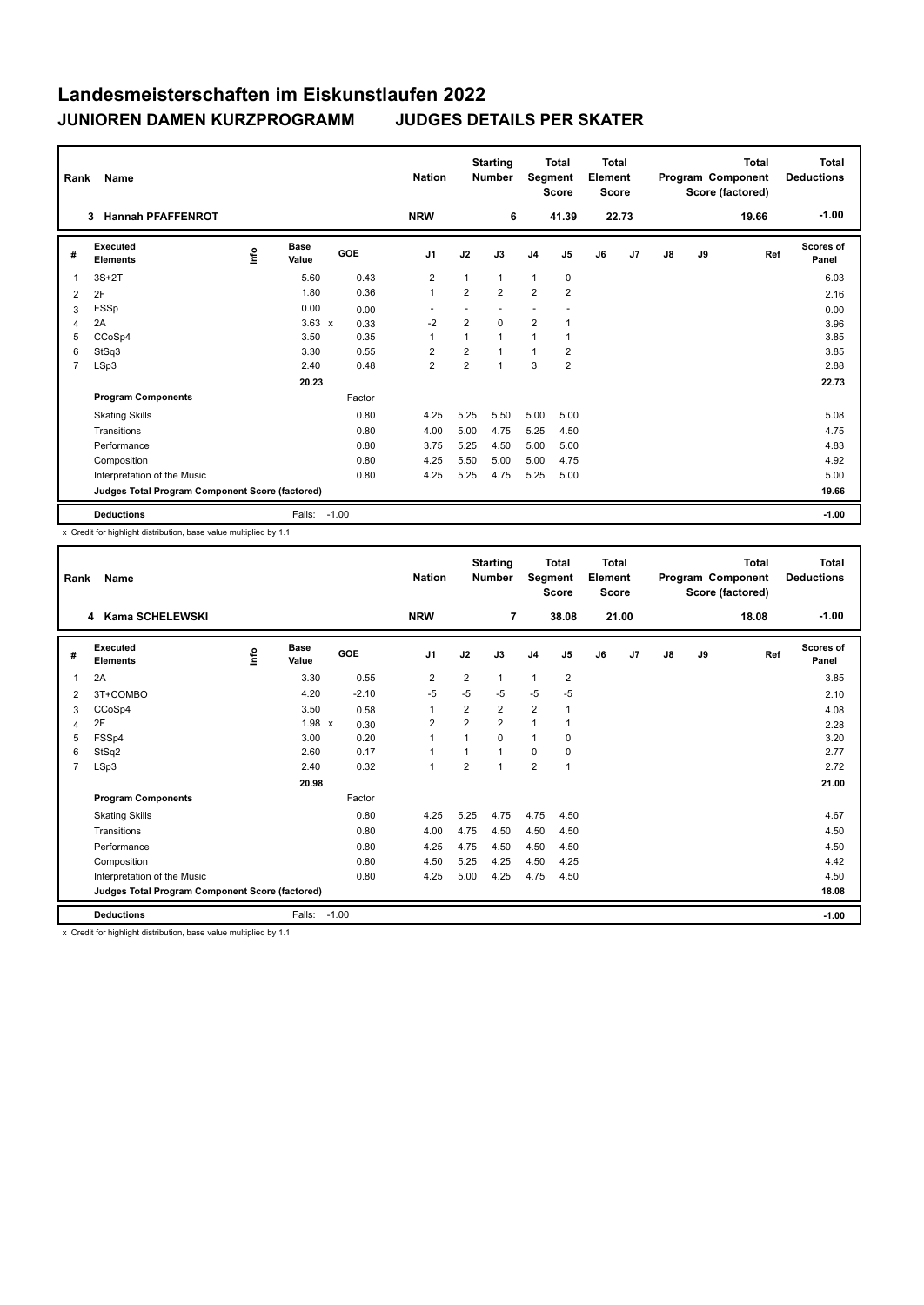| Rank         | Name                                            |           |                      |         |                |          | <b>Starting</b><br><b>Number</b> | <b>Total</b><br>Segment<br><b>Score</b> |          | <b>Total</b><br>Element<br><b>Score</b> |       | <b>Total</b><br>Program Component<br>Score (factored) |    |       | <b>Total</b><br><b>Deductions</b> |
|--------------|-------------------------------------------------|-----------|----------------------|---------|----------------|----------|----------------------------------|-----------------------------------------|----------|-----------------------------------------|-------|-------------------------------------------------------|----|-------|-----------------------------------|
|              | Sophia KASPIROWITSCH<br>5                       |           |                      |         | <b>NRW</b>     |          | 1                                |                                         | 33.14    |                                         | 17.20 |                                                       |    | 15.94 | 0.00                              |
| #            | Executed<br><b>Elements</b>                     | lnfo      | <b>Base</b><br>Value | GOE     | J <sub>1</sub> | J2       | J3                               | J <sub>4</sub>                          | J5       | J6                                      | J7    | $\mathsf{J}8$                                         | J9 | Ref   | <b>Scores of</b><br>Panel         |
| $\mathbf{1}$ | 2A<<                                            | $\,<$     | 1.10                 | $-0.55$ | $-5$           | $-5$     | $-5$                             | $-5$                                    | $-4$     |                                         |       |                                                       |    |       | 0.55                              |
| 2            | $3S<+2Tq$                                       | $\hat{~}$ | 4.74                 | $-1.15$ | -5             | -4       | $-4$                             | $-2$                                    | $-2$     |                                         |       |                                                       |    |       | 3.59                              |
| 3            | FSSp3                                           |           | 2.60                 | 0.00    | 0              | 0        | 0                                | $\mathbf{1}$                            | 0        |                                         |       |                                                       |    |       | 2.60                              |
| 4            | 2F                                              |           | 1.98 x               | 0.24    | $\overline{2}$ |          | 1                                | $\overline{2}$                          |          |                                         |       |                                                       |    |       | 2.22                              |
| 5            | StSq2                                           |           | 2.60                 | 0.00    | 1              | $\Omega$ | 0                                | $\mathbf 0$                             | 0        |                                         |       |                                                       |    |       | 2.60                              |
| 6            | CCoSp3                                          |           | 3.00                 | 0.00    | 0              | $\Omega$ | $\Omega$                         | $\mathbf{1}$                            | $\Omega$ |                                         |       |                                                       |    |       | 3.00                              |
| 7            | LSp3                                            |           | 2.40                 | 0.24    | $\mathbf{1}$   | -1       | $\mathbf{1}$                     | $\overline{2}$                          | -1       |                                         |       |                                                       |    |       | 2.64                              |
|              |                                                 |           | 18.42                |         |                |          |                                  |                                         |          |                                         |       |                                                       |    |       | 17.20                             |
|              | <b>Program Components</b>                       |           |                      | Factor  |                |          |                                  |                                         |          |                                         |       |                                                       |    |       |                                   |
|              | <b>Skating Skills</b>                           |           |                      | 0.80    | 3.75           | 4.25     | 4.00                             | 4.25                                    | 4.25     |                                         |       |                                                       |    |       | 4.17                              |
|              | Transitions                                     |           |                      | 0.80    | 3.50           | 3.75     | 3.75                             | 4.00                                    | 4.00     |                                         |       |                                                       |    |       | 3.83                              |
|              | Performance                                     |           |                      | 0.80    | 3.75           | 4.00     | 3.50                             | 4.50                                    | 4.25     |                                         |       |                                                       |    |       | 4.00                              |
|              | Composition                                     |           |                      | 0.80    | 3.75           | 4.25     | 4.00                             | 4.25                                    | 3.75     |                                         |       |                                                       |    |       | 4.00                              |
|              | Interpretation of the Music                     |           |                      | 0.80    | 3.75           | 4.00     | 3.50                             | 4.25                                    | 4.00     |                                         |       |                                                       |    |       | 3.92                              |
|              | Judges Total Program Component Score (factored) |           |                      |         |                |          |                                  |                                         |          |                                         |       |                                                       |    |       | 15.94                             |
|              | <b>Deductions</b>                               |           |                      |         |                |          |                                  |                                         |          |                                         |       |                                                       |    |       | 0.00                              |

< Under-rotated jump << Downgraded jump x Credit for highlight distribution, base value multiplied by 1.1 q Jump landed on the quarter

| Rank           | Name<br>Friederike JÜßEN<br>6                   |         |                      |            | <b>Nation</b><br><b>NRW</b> |             | <b>Starting</b><br><b>Number</b><br>4 | <b>Total</b><br>Segment<br><b>Score</b><br>29.04 |                          | <b>Total</b><br>Element<br><b>Score</b><br>14.06 |                | Program Component |    | <b>Total</b><br>Score (factored)<br>15.98 | <b>Total</b><br><b>Deductions</b><br>$-1.00$ |
|----------------|-------------------------------------------------|---------|----------------------|------------|-----------------------------|-------------|---------------------------------------|--------------------------------------------------|--------------------------|--------------------------------------------------|----------------|-------------------|----|-------------------------------------------|----------------------------------------------|
|                |                                                 |         |                      |            |                             |             |                                       |                                                  |                          |                                                  |                |                   |    |                                           |                                              |
| #              | Executed<br><b>Elements</b>                     | Info    | <b>Base</b><br>Value | <b>GOE</b> | J <sub>1</sub>              | J2          | J3                                    | J <sub>4</sub>                                   | J <sub>5</sub>           | J6                                               | J <sub>7</sub> | J8                | J9 | Ref                                       | <b>Scores of</b><br>Panel                    |
| $\mathbf{1}$   | $1A^*$                                          | $\star$ | 0.00                 | 0.00       |                             |             |                                       |                                                  | $\overline{\phantom{a}}$ |                                                  |                |                   |    |                                           | 0.00                                         |
| $\overline{2}$ | 3S+COMBO                                        |         | 4.30                 | $-2.15$    | -5                          | $-5$        | $-5$                                  | $-5$                                             | $-5$                     |                                                  |                |                   |    |                                           | 2.15                                         |
| 3              | FSSp3                                           |         | 2.60                 | 0.00       | 0                           | 0           | 0                                     | $-2$                                             | 0                        |                                                  |                |                   |    |                                           | 2.60                                         |
| $\overline{4}$ | CCoSp3                                          |         | 3.00                 | $-0.20$    | $-1$                        | $\mathbf 0$ | $-1$                                  | $-1$                                             | $\pmb{0}$                |                                                  |                |                   |    |                                           | 2.80                                         |
| 5              | 2F                                              |         | $1.98 \times$        | $-0.36$    | $-2$                        | $-2$        | $-2$                                  | $-1$                                             | $-2$                     |                                                  |                |                   |    |                                           | 1.62                                         |
| 6              | LSp3                                            |         | 2.40                 | 0.24       | 1                           |             | $\mathbf{1}$                          | $\overline{2}$                                   |                          |                                                  |                |                   |    |                                           | 2.64                                         |
| $\overline{7}$ | StSq2                                           |         | 2.60                 | $-0.35$    | $-2$                        | $-2$        | $-1$                                  | $-1$                                             | $-1$                     |                                                  |                |                   |    |                                           | 2.25                                         |
|                |                                                 |         | 16.88                |            |                             |             |                                       |                                                  |                          |                                                  |                |                   |    |                                           | 14.06                                        |
|                | <b>Program Components</b>                       |         |                      | Factor     |                             |             |                                       |                                                  |                          |                                                  |                |                   |    |                                           |                                              |
|                | <b>Skating Skills</b>                           |         |                      | 0.80       | 4.00                        | 4.25        | 4.50                                  | 4.00                                             | 4.00                     |                                                  |                |                   |    |                                           | 4.08                                         |
|                | Transitions                                     |         |                      | 0.80       | 3.75                        | 4.00        | 4.25                                  | 3.75                                             | 3.75                     |                                                  |                |                   |    |                                           | 3.83                                         |
|                | Performance                                     |         |                      | 0.80       | 3.75                        | 3.75        | 4.00                                  | 4.25                                             | 4.25                     |                                                  |                |                   |    |                                           | 4.00                                         |
|                | Composition                                     |         |                      | 0.80       | 4.00                        | 4.25        | 4.25                                  | 4.00                                             | 3.75                     |                                                  |                |                   |    |                                           | 4.08                                         |
|                | Interpretation of the Music                     |         |                      | 0.80       | 4.00                        | 4.00        | 4.00                                  | 4.25                                             | 4.00                     |                                                  |                |                   |    |                                           | 4.00                                         |
|                | Judges Total Program Component Score (factored) |         |                      |            |                             |             |                                       |                                                  |                          |                                                  |                |                   |    |                                           | 15.98                                        |
|                | <b>Deductions</b>                               |         | Falls:               | $-1.00$    |                             |             |                                       |                                                  |                          |                                                  |                |                   |    |                                           | $-1.00$                                      |

\* Invalid element x Credit for highlight distribution, base value multiplied by 1.1